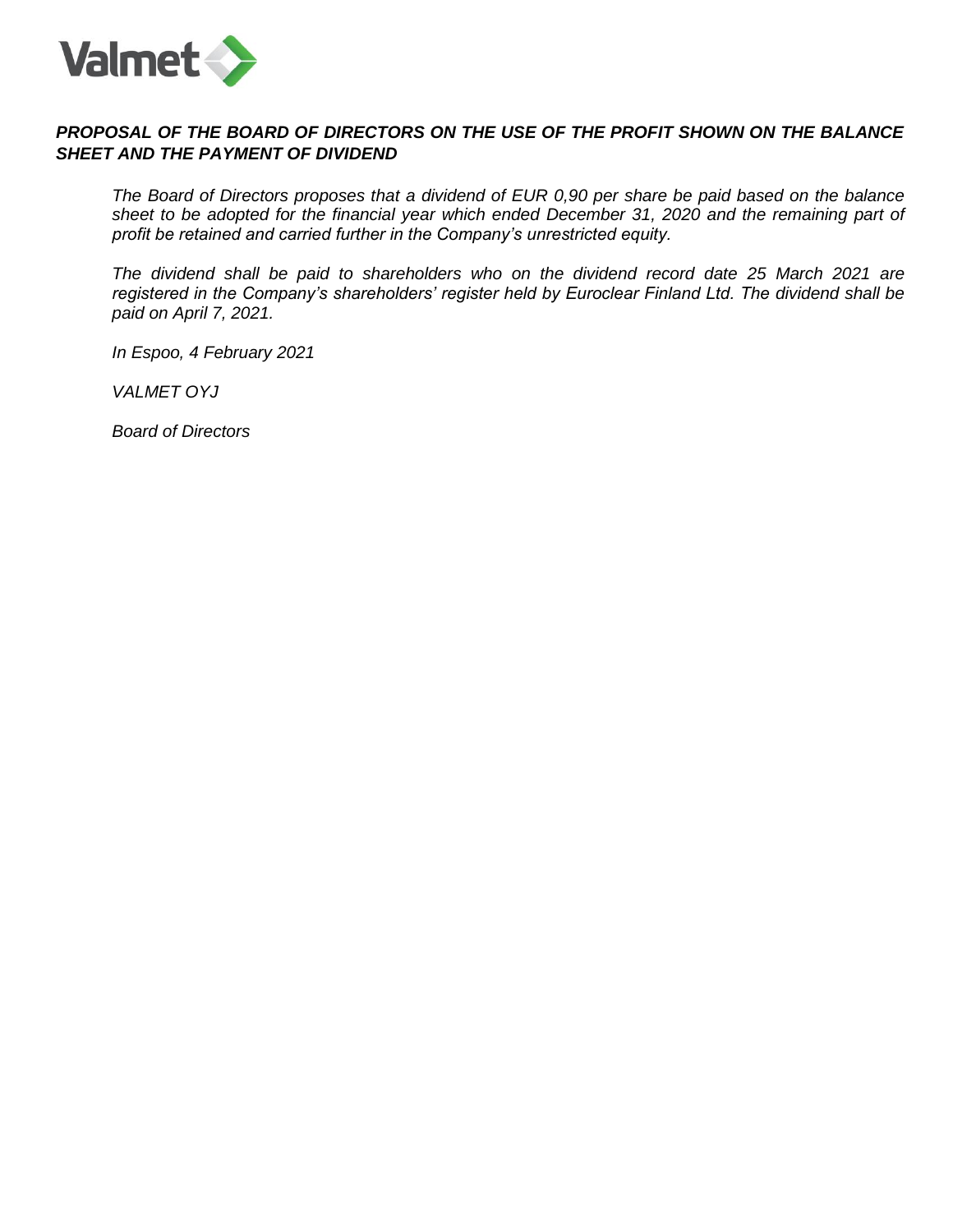

## **NOMINATION BOARD PROPOSAL**

### PROPOSED NOMINATION BOARD RESOLUTION:

### **Board composition**

The Nomination Board decided to propose to the Annual General Meeting that the number of the Board members is eight and that

- Aaro Cantell, Pekka Kemppainen, Monika Maurer, Mikael Mäkinen, Eriikka Söderström, Tarja Tyni and Rogerio Ziviani are re-elected as Board members,
- Per Lindberg is elected as a new Board member, and
- Mikael Mäkinen is re-elected as the Chairman of the Board and Aaro Cantell is re-elected as the Vice-Chairman of the Board

for the term expiring at the close of the Annual General Meeting 2022.

#### **Board remuneration**

The Nomination Board proposes to the Annual General Meeting that the annual remuneration payable to the members of the Board of Directors to be elected at the Annual General Meeting for the term until the close of the Annual General Meeting in 2022 be increased and as follows:

- EUR 118,000 for the Chairman of the Board (2020: 115,000),
- EUR 70,000 for the Vice-Chairman of the Board (2020: 67,500),
- EUR 56,000 for a Board member (2020: 54,000).

Furthermore, the Nomination Board proposes that a base fee of EUR 7,000 shall be paid for each member of the Audit Committee, EUR 14,000 for the Chairman of the Audit Committee, EUR 4,000 for each member of the Remuneration and HR Committee, and EUR 6,000 for the Chairman of the Remuneration and HR Committee.

In addition, the Nomination Board proposes that a meeting fee in the amount of EUR 750 (2020: EUR 700) shall be paid for those members whose place of residence is in Nordic countries, EUR 1,500 (2020: EUR 1,400) for those members whose place of residence is elsewhere in Europe and EUR 3,000 (2020: EUR 2,800) for those members whose place of residence is outside of Europe for the Board meetings attended, including the meetings of the committees of the Board of Directors.

For meetings in which a Board member participates via remote connection, including the meetings of the committees of the Board of Directors, the Nomination Board proposes that a meeting fee of EUR 750 shall be paid to Board members. Furthermore, the Nomination Board proposes that a meeting fee of EUR 1,500 shall be paid to Board members for a Board travel meeting.

The Nomination Board proposes to the Annual General Meeting that as a condition for the annual remuneration, the members of the Board of Directors are obliged directly based on the Annual General Meeting's decision to use 40 percent of the fixed annual remuneration for purchasing Valmet Oyj shares at a price formed on a regulated market on the main list of Nasdaq Helsinki stock exchange, and that the purchase will be carried out within two weeks from the publication of the Interim Review for the period January 1 to March 31, 2021.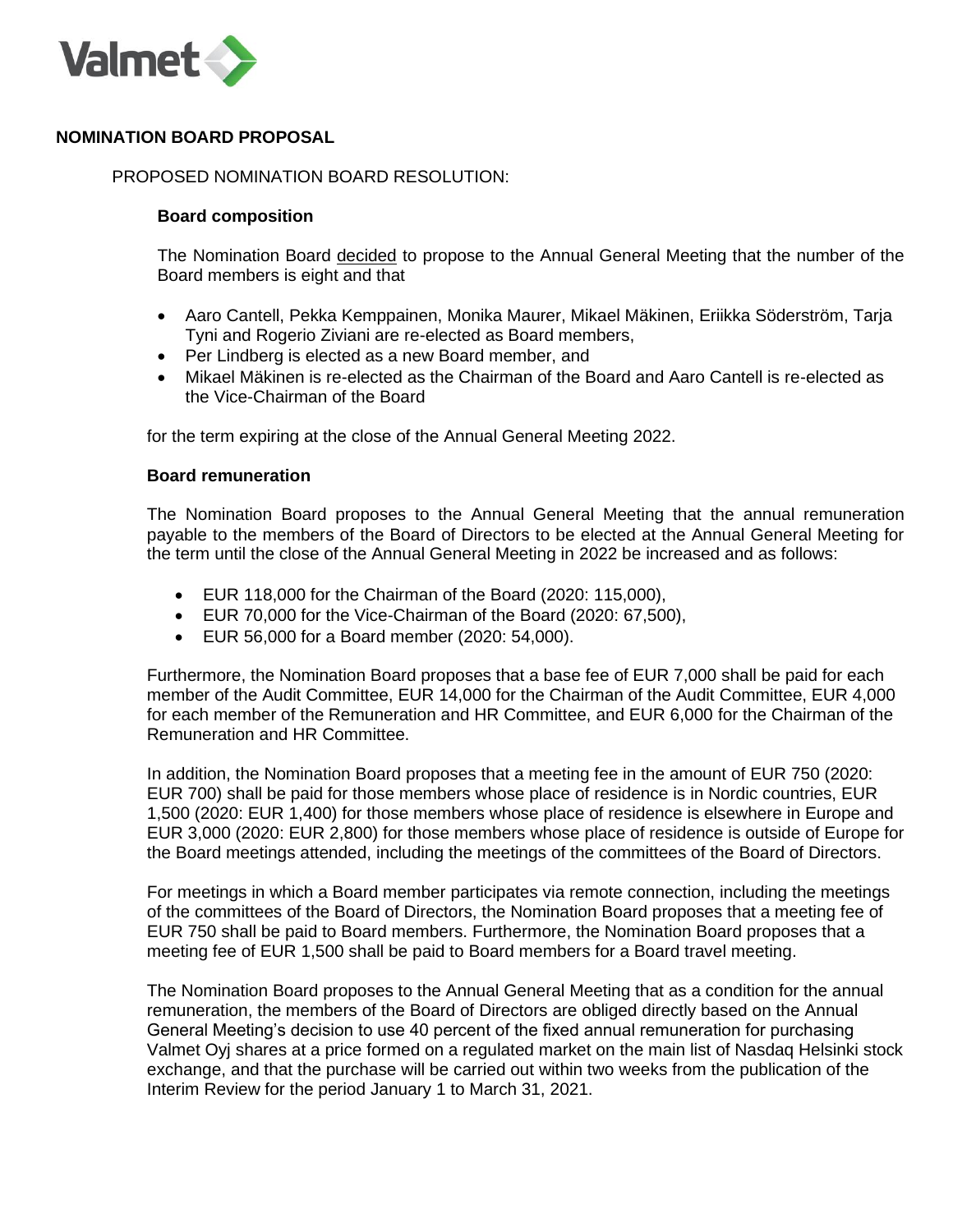

### *PROPOSAL OF THE BOARD DIRECTORS ON EXTERNAL AUDITOR AND REMUNERATION*

Based on the proposal of the Audit Committee, the Board of Directors proposes that *PricewaterhouseCoopers Oy, authorised public accountants, be elected Auditor of the Company. PricewaterhouseCoopers Oy has stated that Mr Pasi Karppinen, APA, will act as responsible auditor.*

*Based on the proposal of the Audit Committee, the Board of Directors proposes that the remuneration to the Auditor be paid in accordance with the Auditor's invoice and the principles approved by the Audit Committee.*

*In Espoo, 4 February 2021*

*VALMET OYJ*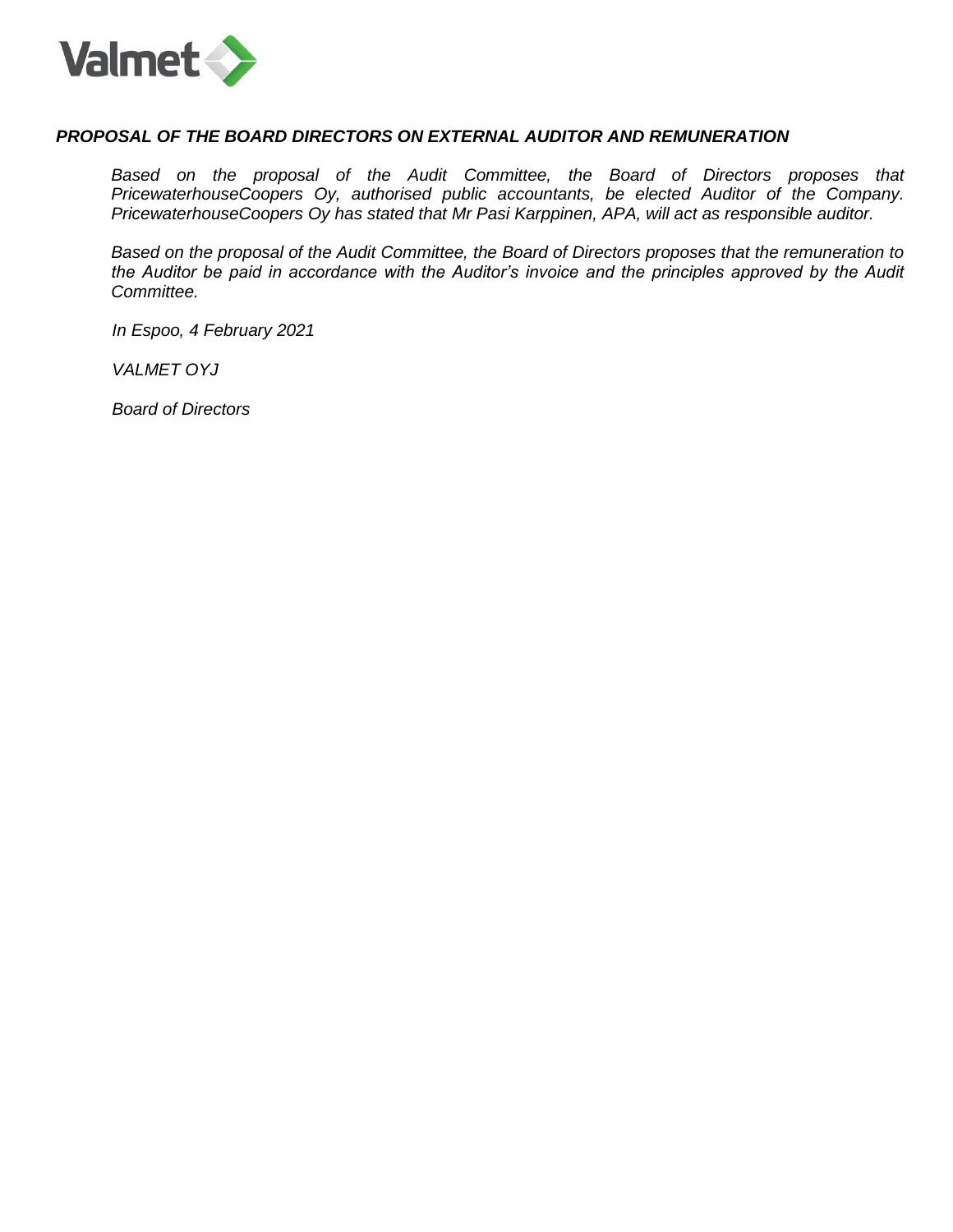

# *PROPOSAL OF THE BOARD OF DIRECTORS TO AUTHORISE THE BOARD OF DIRECTORS TO RESOLVE ON REPURCHASING VALMET OYJ'S SHARES*

*The Board of Directors proposes that it be authorised to decide on the repurchase of the Company's own shares in one or several tranches. The maximum number of shares to be repurchased shall be 5,000,000 shares, which corresponds to approximately 3.3 percent of all the shares in the Company. Based on the authorisation, the Company's own shares may be repurchased otherwise than in proportion to the shareholdings of the shareholders (directed repurchase). The Company's own shares may be repurchased using the unrestricted equity of the Company at a price formed on a regulated market on the stock exchange main list maintained by Nasdaq Helsinki Ltd on the date of the repurchase.*

*The Company's own shares may be repurchased for reasons of developing the Company's capital structure, financing or carrying out acquisitions, investments or other business transactions, or for the shares to be used in an incentive scheme, however so that a maximum of 500,000 shares may be repurchased to be used in an incentive scheme, which corresponds to approximately 0.3 percent of all the shares in the Company.*

*The Board of Directors decides on all other terms related to the repurchasing of the Company's own shares.*

*The authorisation shall remain in force until the close of the next Annual General Meeting, and it cancels the authorisation granted in the Annual General Meeting of June 16, 2020 related to the repurchasing of the Company's own shares*

*In Espoo, 4. February 2021*

*VALMET OYJ*